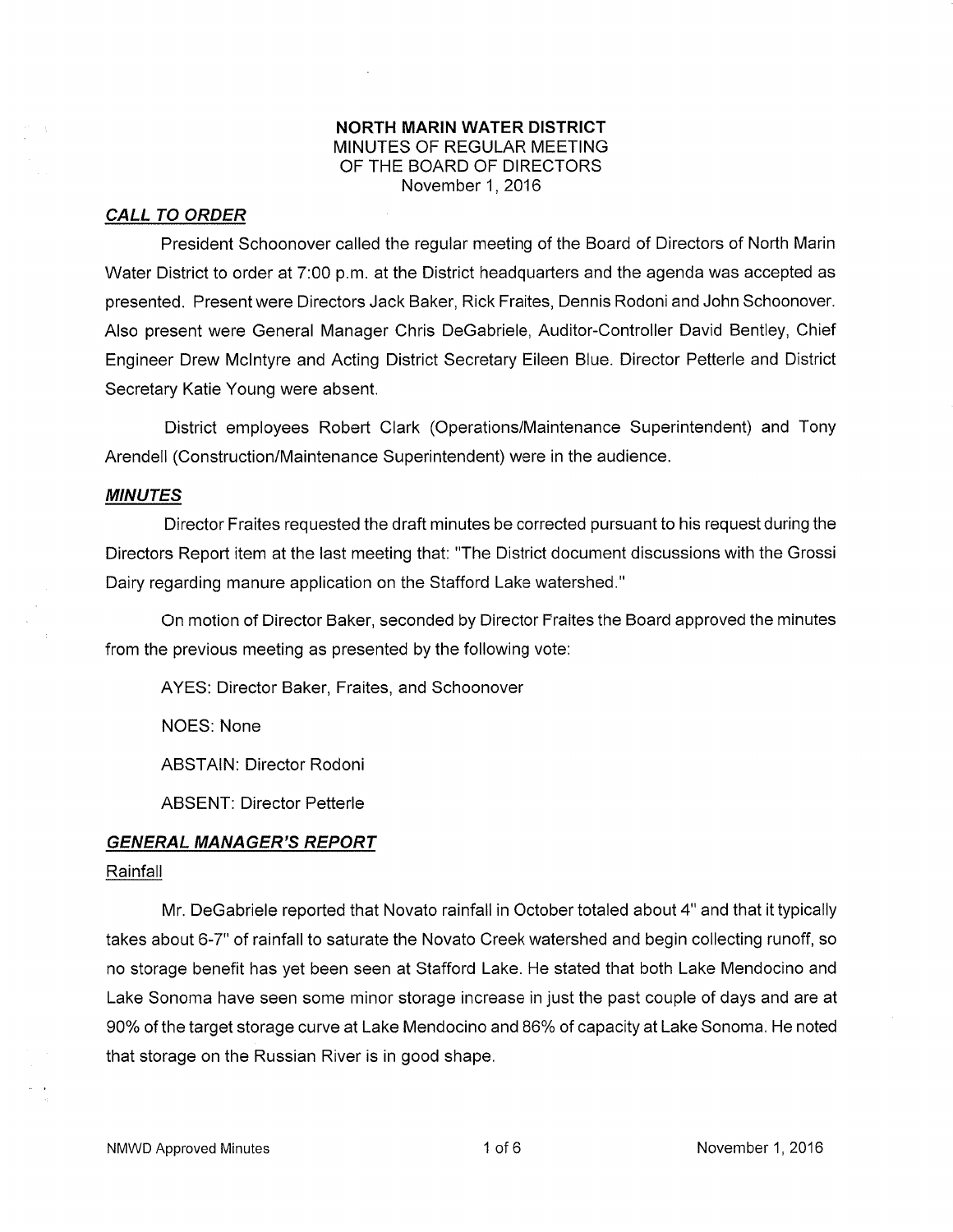### Marin Baywave

Mr. DeGabriele stated that he attended the update for the County's sea level rise vulnerability assessment, Marin Baywave, last week. He stated that an internal draft of the vulnerability assessment is being reviewed now and a communications plan is being developed thru the end of the year and the assessment will likely be released to the public in early 2017.

### Russian River Fish Ladder Ribbon Cutting

Mr. DeGabriele advised the Board that tomorrow he will be attending the Russian River Fish Ladder Ribbon Cutting ceremony at the Sonoma County Water Agency Mirabel location.

#### OPEN TIME

President Schoonover asked if anyone in the audience wished to bring up an item not on the agenda and there was no response.

#### STAFF / DIRECTORS' REPORTS

President Schoonover asked if staff or Directors wished to bring up an item not on the agenda and the following items were discussed:

Mr, Mclntyre advised the Board that the County of Marin is updating their Local Hazard Mitigation Plan and reaching out to cities and Special Districts to participate in a regional, county wide plan. He informed the Board that he will participate in a meeting on this topic to be held this Thursday in Novato.

Mr. Mclntyre also advised that he will attend the Flood Control Zone #1 Advisory Board meeting on November 10<sup>th</sup>.

Director Fraites inquired about the District work he observed on October 31<sup>st</sup> at Indian Valley Road. Tony Arendell replied that a broken valve was being repaired downstream of the Old Ranch Road pump station.

Mr. Baker advised he will attend the NBWA meeting on Friday, 1114 and hopes to have a conversation with Bruce Wolfe, Executive Officer of the San Francisco Bay Area Regional Water Quality Control Board on water quality issues.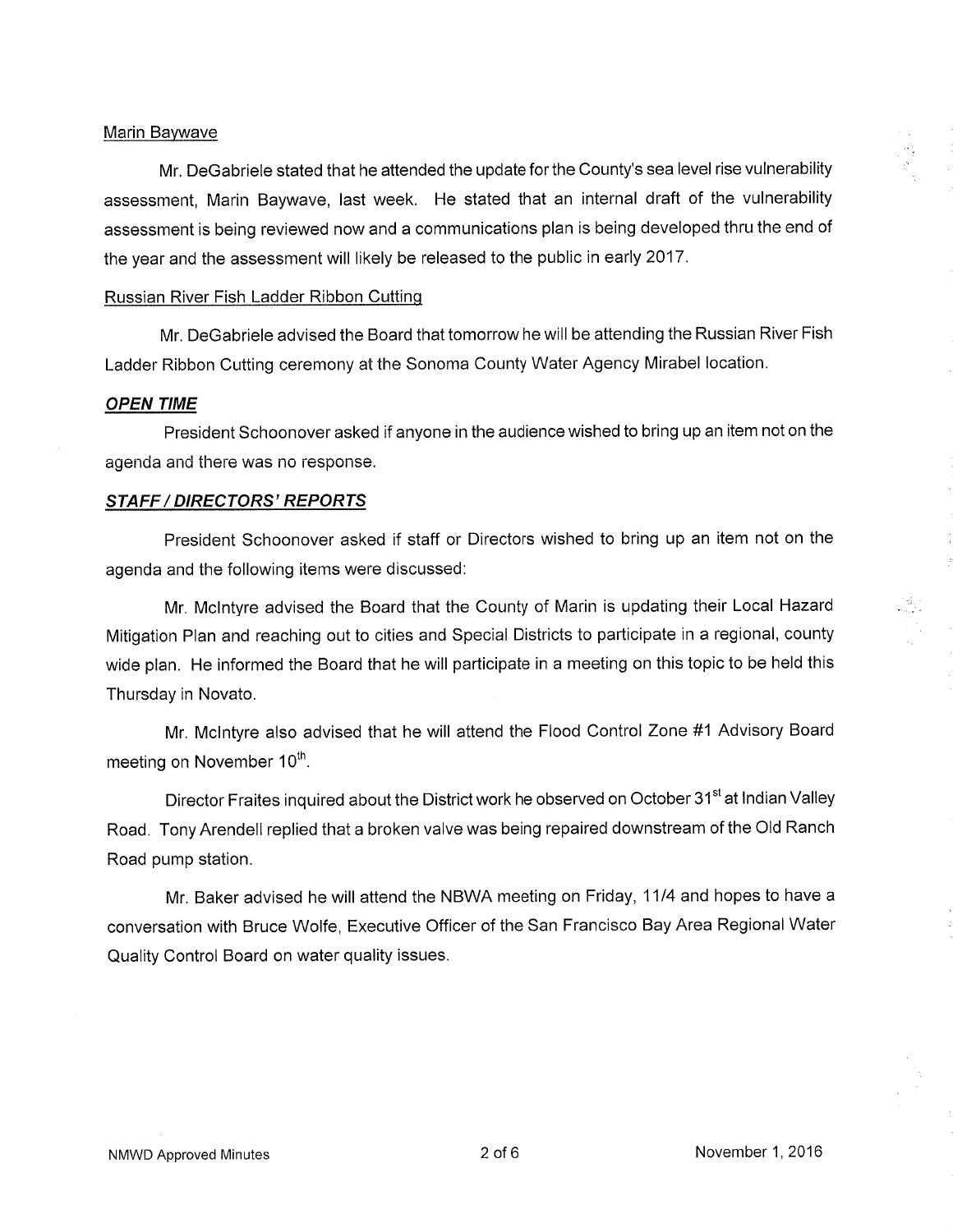### CONSENT CALENDAR

On the motion of Director Baker, seconded by Director Fraites the Board approved the following items on the consent calendar by the following vote:

AYES: Director Baker, Fraites, Rodoni and Schoonover

NOES: None

ABSENT: Director Petterle

### FALL 2016 WATERLINE, VOLUME 17, ISSUE 37

The Board approved the text and design for the Fall 2016 WaterLine. This version updates customers on the Novato drought, thanking them for their efforts last year as Novato water production was down 33% community wide compared to2013. So far in FY2016, water production is down 11% compared to June, July, August 2013. Customers are also being informed about the Advanced Meter lnformation Pilot Project and the Recycled Water Expansion in Central Novato. Finally, customers are again reminded about the water waste and essential prohibitions which remain in effect and asked to turn off their irrigation system as the rainy season is upon us, and overhead sprinkler irrigation is prohibited within 48 hours of measured rainfall events.

### CIVIL GRAND JURY RESPONSE

The Board approved a response to the Marin County Civil Grand Jury on pension related questions. To date, North Marin's net pension liability is at \$8.6M and our projected pension contribution this fiscal year is \$829K,

# EXTENSION OF HORIZON CATV LICENSE AGREEMENT

The Board approved a renewed license agreement with Horizon Cable TV at the PRE Tank Site 4 for their antenna, equipment shed, propane tank and emergency generator. The extended license agreement term is only for one year, as future relocation of Horizon facilities may be needed to accommodate the replacement Tank 44.

#### ACTION CALENDAR

### **AMI PROJECT PUBLIC MEETING**

Mr. Bentley requested that the Board approve holding a public meeting on December 13th to obtain community input on the Advanced Meter lnformation system radio antenna sites. He stated that 26 new antenna sites are identified, mostly on existing District tanks with heights ranging from 10' to 26' above the tank. He advised the Board that a letter will be sent to all residents within 300 feet of each antenna site inviting them to the meeting to and learn more about the project.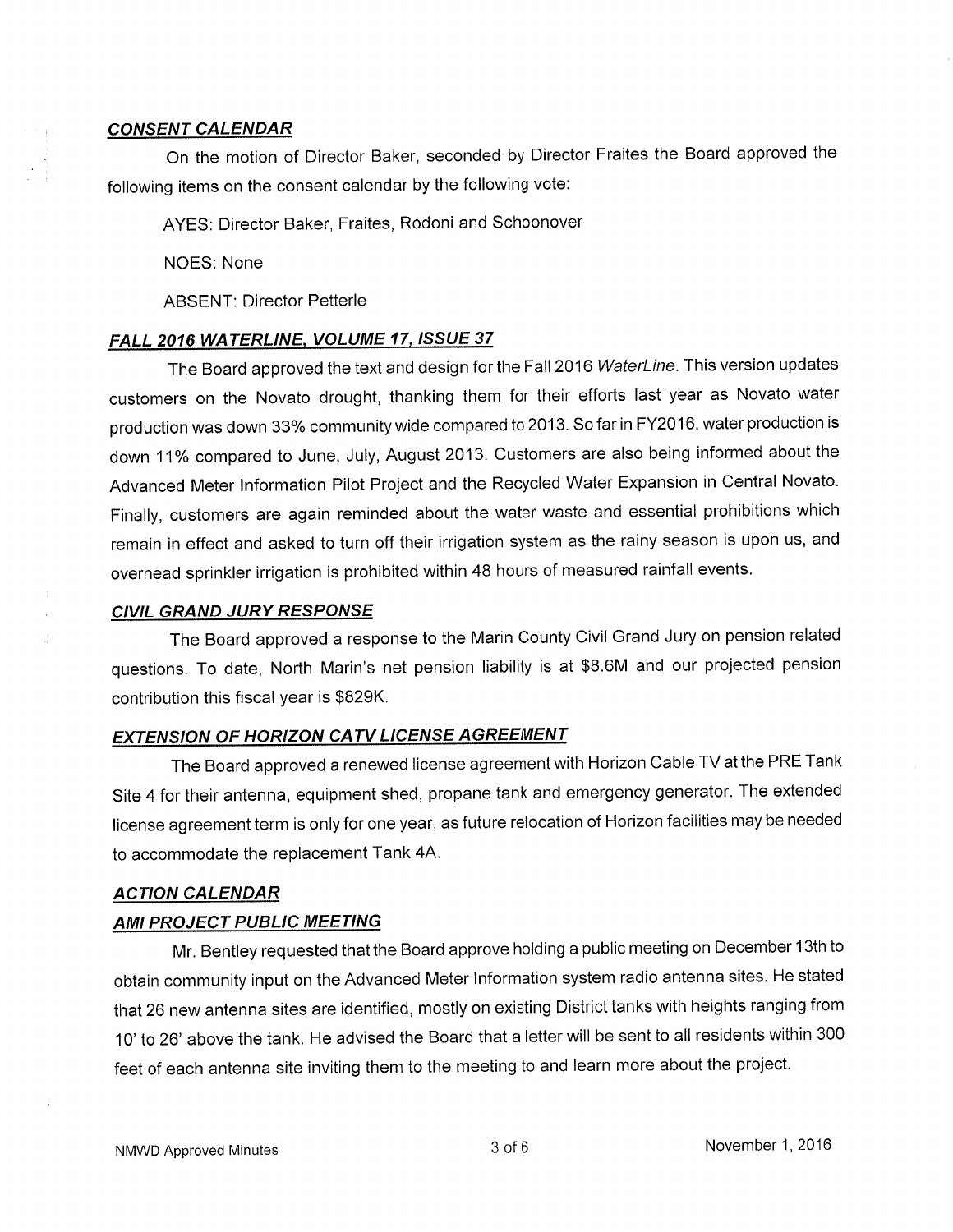Director Rodoni inquired whether the District should consider public outreach supporl. Mr. Bentley replied that consultants from Utiliworks will be in attendance. Mr. DeGabriele added that staff will ask the District CEQA consultant for guidance on whether the additional support may be needed.

On motion of Director Fraites, seconded by Director Baker, the Board approved mailing the public meeting AMI letter to customers by the following vote:

AYES: Director Baker, Fraites, Rodoni and Schoonover

NOES: None

ABSENT: Director Petterle

## CUSTOMER BILLING RECORDS REQUEST

. Mr. Bentley advised the Board that the Marin County Fire Department is requesting customer billing records for dedicated fires services only in order to help in pre-planning their response in the event of structure fires and/or wild land fires which may impact the structures. Mr. Mclntyre indicated his belief is the request applies to West Marin only. Mr. DeGabriele indicated that the District could provide address only and exclude the property owner information.

On motion of Director Baker, seconded by Director Fraites, the Board approved the request by Marin County Fire Department to provide a list of District accounts with a dedicated sprinkler service by the following vote:

AYES: Director Baker, Fraites, Rodoni and Schoonover

NOES: None

ABSENT: Director Petterle

### **SET MEETING FOR CHIEF ENGINEER INTERVIEW**

Mr. DeGabriele briefed the Board on the history of the Chief Engineer recruitment. He stated that advertisement was placed on several sites and that only 4 applications were received. He noted that the top two were interviewed by two panels. Mr. DeGabriele advised the Board that one candidate overwhelmingly was chosen to be top the candidate. He informed the Board that staff's recommendation is to only bring in the one candidate for the Board to interview.

Director Baker asked if staff knew as to why only a few applied, but no real reason was apparent. Director Baker had some reservation on only interviewing one person but other Board members decided it would be acceptable.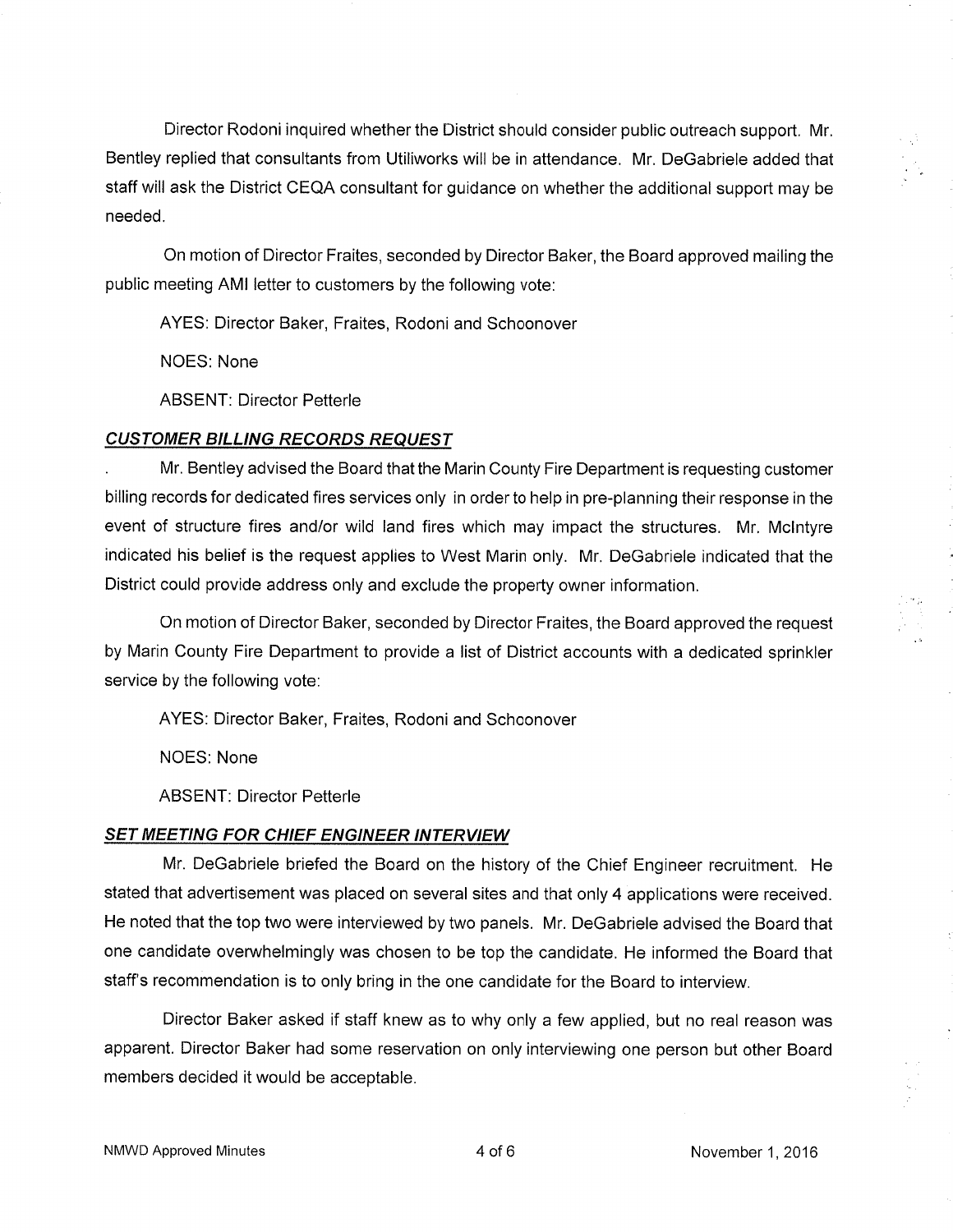Director Rodoni asked that the 11115 meeting start early rather than a special meeting on 11110 of which he will be unable to attend.

On motion of Director Rodoni, seconded by Director Fraites, the Board set November 15<sup>th</sup> at 6pm to conduct the Chief Engineer lnterview by the following vote:

AYES: Director Baker, Fraites, Rodoni and Schoonover

NOES: None

ABSENT: Director Petterle

# **INFORMATION ITEMS**

# WATER CONSERVATION QUARTERLY UPDATE (JULY-SEPTEMBER 2016)

Mr. Mclntyre provided the Board with the Water Conservation Quarterly Update. He stated that Water Smart Home Surveys were up this quarter and toilet rebates have remained consistent. He noted that the number of Cash for Grass rebates has declined. Mr. Mclntyre stated that rounds <sup>I</sup> and 2 of the Proposition 84 grant funds have been depleted and Sonoma County Water Agency and the District are now focusing on round 3 funds.

# QUARTERLY PROGRESS REPORT - ENGINEERING DEPARTMENT

Mr. Mclntyre provided with Board with the Quarterly Progress Report for the Engineering Department. He stated that the first quarter has been on track in the planning progress and that <sup>6</sup> projects have been added, 3 deferred and one has been carried over. Mr. Mclntyre provided the Board a brief summary of these projects.

# WAC/TAC MEETING - NOVEMBER 7, 2016

Mr. DeGabriele provided the Board with the agenda for the Water Advisory/Technical Advisory Committee Meeting to be held on November  $7<sup>th</sup>$ . He stated that the Saving Water Partnership won two national awards which he will bring in for the Board to see.

# **NBWA MEETING UPDATE - NOVEMBER 4, 2016**

Director Baker advised he would be attending the North Bay Watershed Association Meeting on November 4, 2016.

# **MISCELLANEOUS**

The Board received the following miscellaneous information: Disbursements and Summary of FY16 lnventory Adjustment.